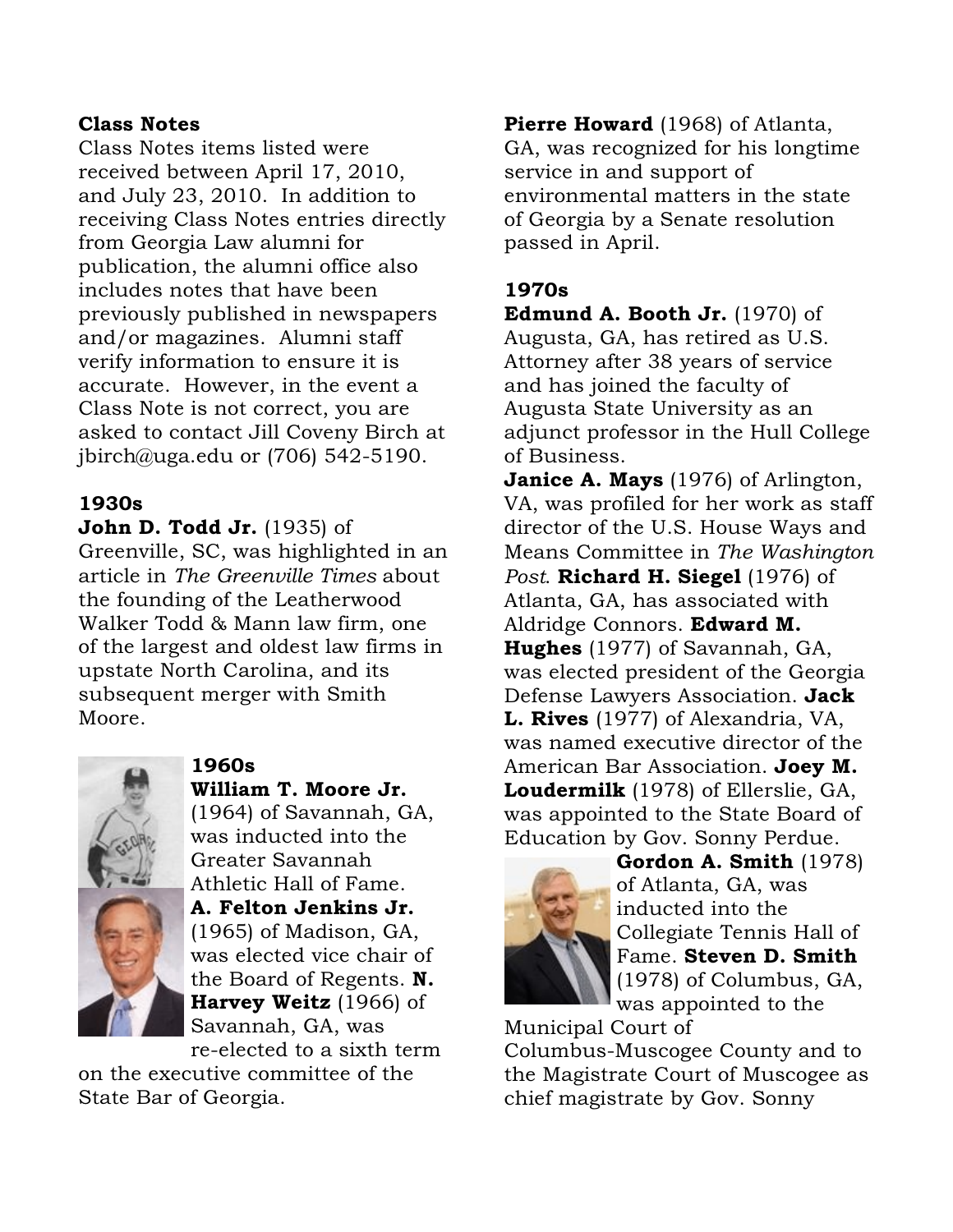# Perdue. R. Harold Meeks Jr. (1979)

of Atlanta, GA, was featured in an article in the *Fulton County Daily Report* for his membership in a band named The Cussinwillas.

## 1980 - 84

Natalie Lewis Bley (1980) of Falls Church, VA, has joined the Defense Office of Hearings & Appeals as an attorney examiner. Therese G. Franzen (1980) of Duluth, GA, accepted an award from the Impact! Group on behalf of her firm, Franzen & Salzano, for the firm's contributions to fighting homelessness. Neil H. Wasser (1980) of Atlanta, GA, was re-elected to another two-year term as chairman of the executive committee of Constangy, Brooks & Smith.



Stephen D. Libowsky (1982) of Highland Park, IL, has joined Sonnenschein Nath & Rosenthal, which will become SNR Denton on Sept. 10, 2010. James Y.

Rayis (1982) of Detroit, MI, has established his own law office based in Birmingham, MI. He will also work in Washington, D.C., and continue to advise companies on international corporate and trade matters, government contracts and procurement issues, and Middle



East business and development. John L. **Watkins**  $(1982)$  of Chamblee, GA, has published two books: *An Insider's Guide on Hiring a*

# *Business Attorney* and *A Golfer's Tail: The Quest for the Double Slam*. Additionally, he has joined the





Atlanta office of Barnes & Thornburg as a partner. Wade H. Watson III (1982) of Atlanta, GA, was named treasurer of the Atlanta Bar Association.

Roy W. Copeland (1983) of Valdosta, GA, has published an article in the May 2010 issue of the *Journal of Black Studies* and an article in the winter edition of the

*Calendar Call* magazine. Gregory R. Crochet (1983) of Atlanta, GA, was named chairman of the Georgia State Athletic Association Board of Trustees. Wade A. Buser (1984) of Atlanta, GA, has joined the firm of



Taylor English Duma. W. Scott Sorrels (1984) of Alpharetta, GA, has joined Sutherland as a partner.

## 1985 - 89

Norman F.J. Allen III (1985) of Douglasville, GA, has become a staff judge advocate with the U.S. Army. Christopher J. McFadden (1985) of Decatur, GA, was selected as first vice president and president-elect of the Atlanta Bar Association. Craig N. Cowart (1986) of Macon, GA, has established his own law firm.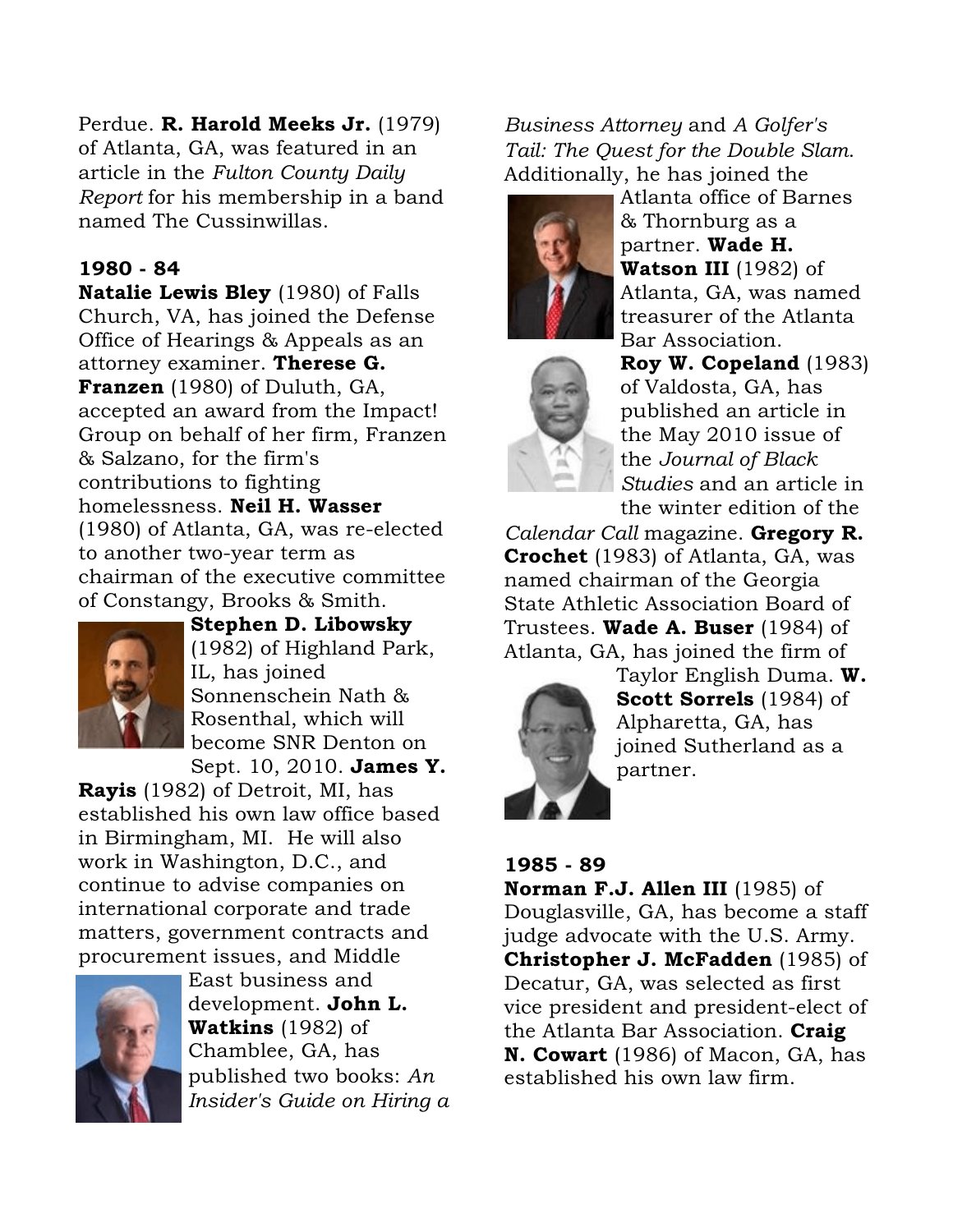

C. LaTain Kell (1987) of Marietta, GA, was appointed to the Georgia Child Fatality Review Panel by Gov. Sonny Perdue. Michael B. Terry (1987) of Atlanta,

GA, was elected president of the Atlanta Bar Association for 2010-11. Carol Watson (1987) of Athens, GA, was selected as director of the law library at the University of Georgia School of Law. Lawrence B. Domenico (1988) of Dunwoody, GA, served as a panelist on a program sponsored by the Georgia Association of Business Brokers (GABB) on how to spot and avoid common legal pitfalls when either selling or buying a business. Roy  $E$ . Hadley Jr. (1988) of Atlanta, GA, has joined the Atlanta office of Barnes & Thornburg as a partner. Steve C. Jones (1988) of Athens, GA, was nominated by President Obama for the U.S. District Court for the Northern District of Georgia.

#### 1990 - 94

V. Theodore Theus (1990) of Columbus, GA, has established his own law firm. Lisa Godbey Wood (1990) of Saint Simons Island, GA, was sworn in as chief judge of the U.S. District Court for the Southern



District of Georgia in May. Warren R. Hall Jr. (1992) of Atlanta, GA, is one of the founding members of the firm Hall, Arbery & Gilligan.

Joan T.A. Gabel (1993) of Columbia, MO, has joined the University of Missouri as dean of the Trulaske College of Business. Hector P. Vargas Jr. (1993) of San Francisco, CA, has joined the Gay & Lesbian



Medical Association as its executive director. W. Christopher Arbery (1994) of Atlanta, GA, is one of the founding members of the firm Hall, Arbery & Gilligan. Matthew J. Gilligan



(1994) of Roswell, GA, is one of the founding members of Hall, Arbery & Gilligan. Robert J. **Moye III** (1994) of Birmingham, AL, has

joined KBR as senior counsel and will serve as lead counsel for KBR's Canadian operations.

# 1995 - 99

**Stuart G. Baker** (1995) of Norcross, GA, has joined the Federal



Emergency Management Agency. D. Michael Conner (1995) of Pooler, GA, has established his own law firm. Jeanna M. Mastrodicasa (1995) of



Gainesville, FL, celebrated with her husband Clay the birth of twin girls, Scarlett and Savannah, on March 29, 2010. Jeanna continues to serve on the Gainesville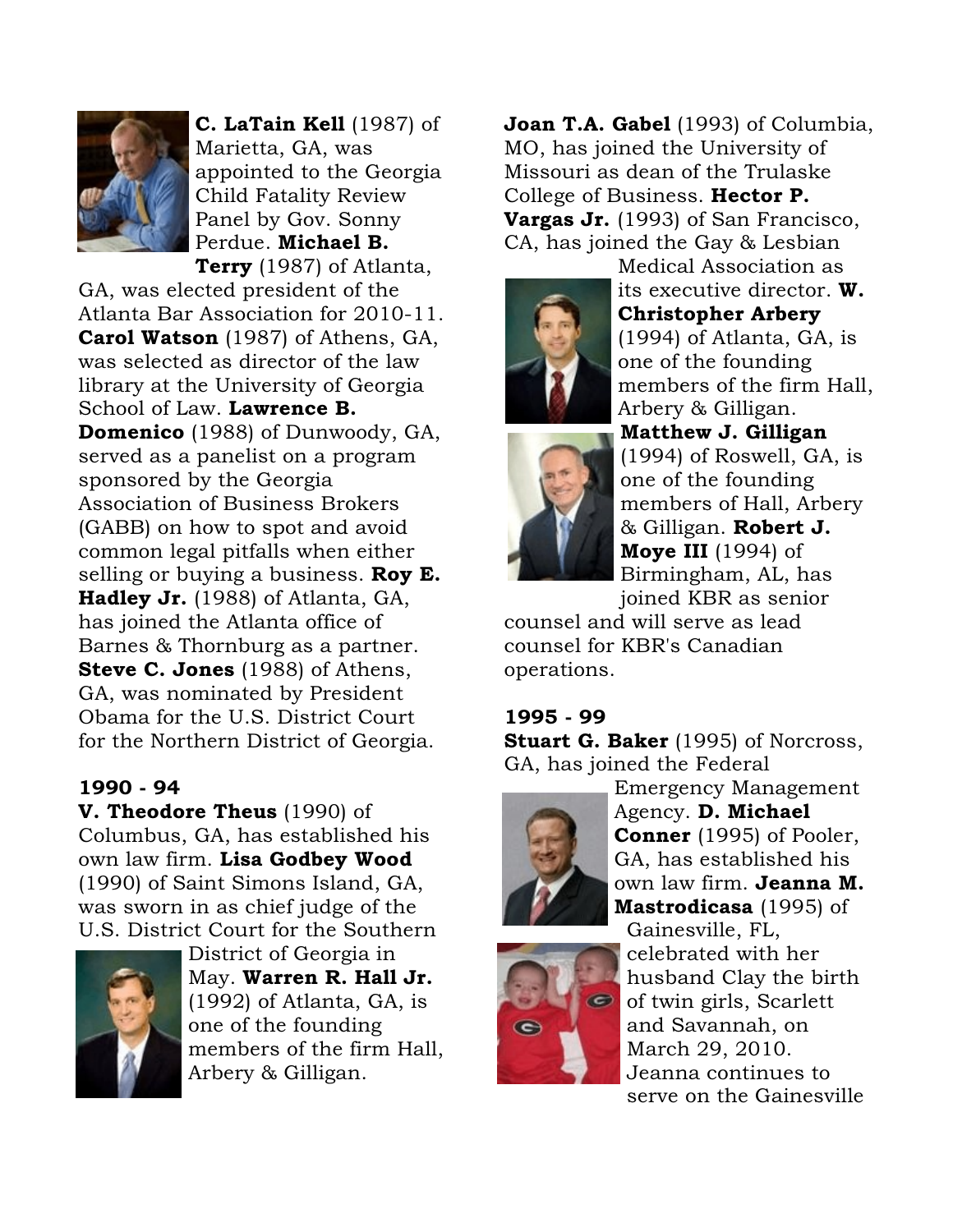City Commission and was elected



mayor pro-tempore. Dorsey R. Carson Jr. (1996) of Jackson, MI, celebrated with his wife Susan the birth of their daughter Hays Elizabeth on June 9, 2010. Dorsey

continues to serve as managing partner of the Jackson office of Burr & Forman, and he recently spent a day underway onboard the Virginiaclass submarine USS New Mexico with Secretary of the Navy, the Honorable Ray Mabus, and Vice Admiral Jay Donnelly, Commander of the U.S. Submarine Forces. *(U.S. Navy photo by Mass Communication Specialist 2nd Class Kevin S. O'Brien/Released)* Michael W. Taylor (1996) of Hahira, GA, has become a staff judge advocate with the U.S. Air Force. Melissa A. Baratian (1997) of Roswell, GA, has rejoined the Atlanta office of Morris Manning & Martin as of counsel. **F. Chase Simmons** (1997) of Shawnee Mission, KS, was selected for inclusion in the April 2010 issue of *Ingram's* "Forty Under Forty" list. James V. Burgess III (1998) of Atlanta, GA, has joined Chick-fil-A as in-house counsel. J. Patrick Elsevier (1998) of Encinitas, CA, has joined the San Diego office of Jones Day as partner. **Daniel K.** Robyn (1998) of Valencia, CA, has associated with the San Francisco office of Baker & McKenzie. Philip B. Byrum (1999) of Lookout Mountain, TN, has associated with Evans LeRoy & Hackett. William P.

**Jones** (1999) of Atlanta, GA, has joined the firm Carlock, Copeland & Stair as of counsel. Raghu R. Raju (1999) of Raleigh, NC, has established his own law firm.

#### 2000 - 04



Elizabeth Brooks Scherer (2000) of Garner, NC, was appointed to the North Carolina State Bar's Appellate Practice Specialty Committee of

the Board of Legal Specialization. Dorothy Larkin Young (2000) of Waterloo, IA, celebrated with her husband Michael and sons, Thomas and Benjamin, the birth of John Raines on March 24, 2010.

Ramona Murphy Bartos (2002) of Rincon, GA, is serving as a speaker for the National Alliance of Preservation Commissions on historic preservation law issues. Kevin J. Biron (2002) of New York, NY, has joined Bingham McClutchen. Michael J. Cates (2002) of Atlanta, GA, has joined the U.S. Securities & Exchange Commission as an enforcement attorney. **Rick M. Figlio**  $(2002)$  of Tallahassee, FL, was appointed general counsel for the Executive Office of the Governor of Florida.



Christi Henson Horne (2002) of Macon, GA, rejoined the firm Chambless, Hidgon, Richardson, Katz & Grigg, and her practice will now focus on civil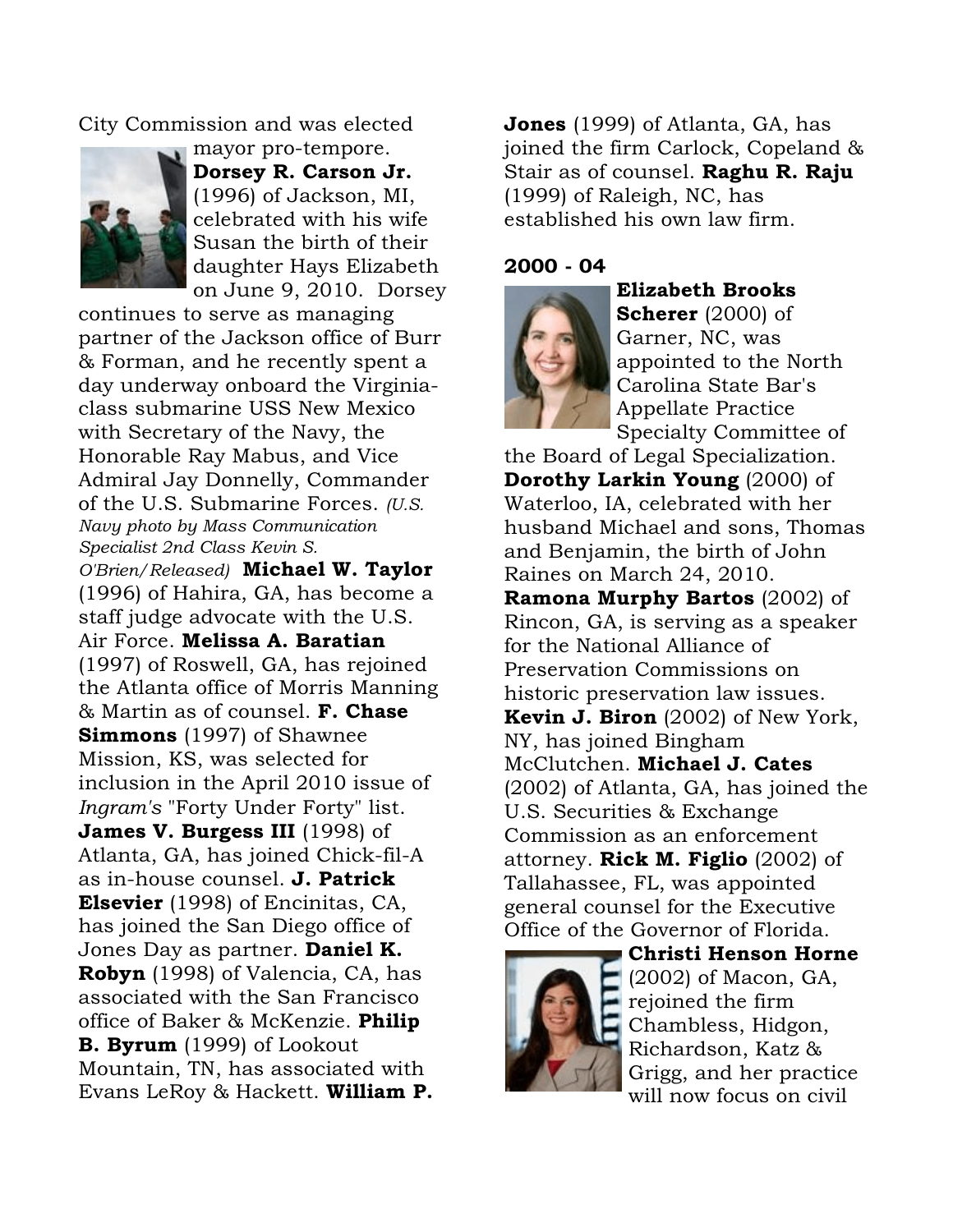litigation. She continues to reside in Macon with her husband Stebin and two sons, Stebin and Sanford. W. Joseph Miguez (2002) of Frisco, TX, has become board certified in labor and employment law by the Texas Board of Legal Specialization. Additionally, he was admitted to the Oklahoma State Bar. Robert W. **Stannard** (2002) of Atlanta, GA, has associated with Bendin, Sumrall & Ladner. Gretchen Holt Wagner (2002) of Kennesaw, GA, has received the 2010 Community Leader Award and the 2010 Committee of the Year Co-Chair for the Charity Auction Committee by the Georgia Association of Women



Lawyers. Davis A. Dunaway (2003) of Augusta, GA, was named a member with Hull Barrett and was selected by the Augusta Metro Chamber of Commerce,

in partnership with *Augusta Magazine*, as one of Augusta Region's "Top Ten in Ten: Young Professionals to Watch." Christy Durden Jordan (2003) of Saint Simons Island, GA, has joined the firm HunterMaclean as of counsel. Bobby L. Scott (2003) of Columbus, GA, has joined the firm Day &



Crowley. Joshua M. **Watkins**  $(2003)$  of Birmingham, AL, was named a member of the 2010 Multiple Sclerosis "Birmingham Leadership Class" by the

Alabama-Mississippi Chapter of the

National Multiple Sclerosis Society. Amy Neesen Woolf and Kevin A. Woolf (2003) of Avondale Estates, GA, celebrated with their children, Anna Beth and Leo, the birth of Lillian Grace on July 6, 2010.



Christopher R. Abrego  $(2004)$  of Atlanta, GA, celebrated with his wife Lisa Anne the birth of their first child Ella Lorynn on

April 30, 2010. Jason J. Carter (2004) of Atlanta, GA, was elected representative of District 42 in DeKalb County of the Georgia Senate. Amanda Eaton Ferrelle (2004) of Jacksonville, FL, was selected for inclusion in the *Florida Super Lawyers* list of "Florida Rising Stars 2010." Michelle Stone Hall (2004) of Geneva, IL, has joined The Travelers Companies as bond and financial products claims counsel. H. Maurice Wilson IV (2004) of Jacksonville, FL, has joined The Jimerson Law group as a named partner, and the firm's name has changed to Jimerson & Wilson. **Colin S. Wright** (2004) of Atlanta, GA, has joined McKesson Corporation as senior IP counsel.

#### 2005 - 09

J.L. King II (2005) of Tallahassee, FL, has associated with the Tallahassee office of Carr Allison. W. Carter Clayton (2006) of Marietta, GA, has associated with Jones Morrison & Womack. Ashley M. **Johnson** (2006) of Atlanta, GA, has